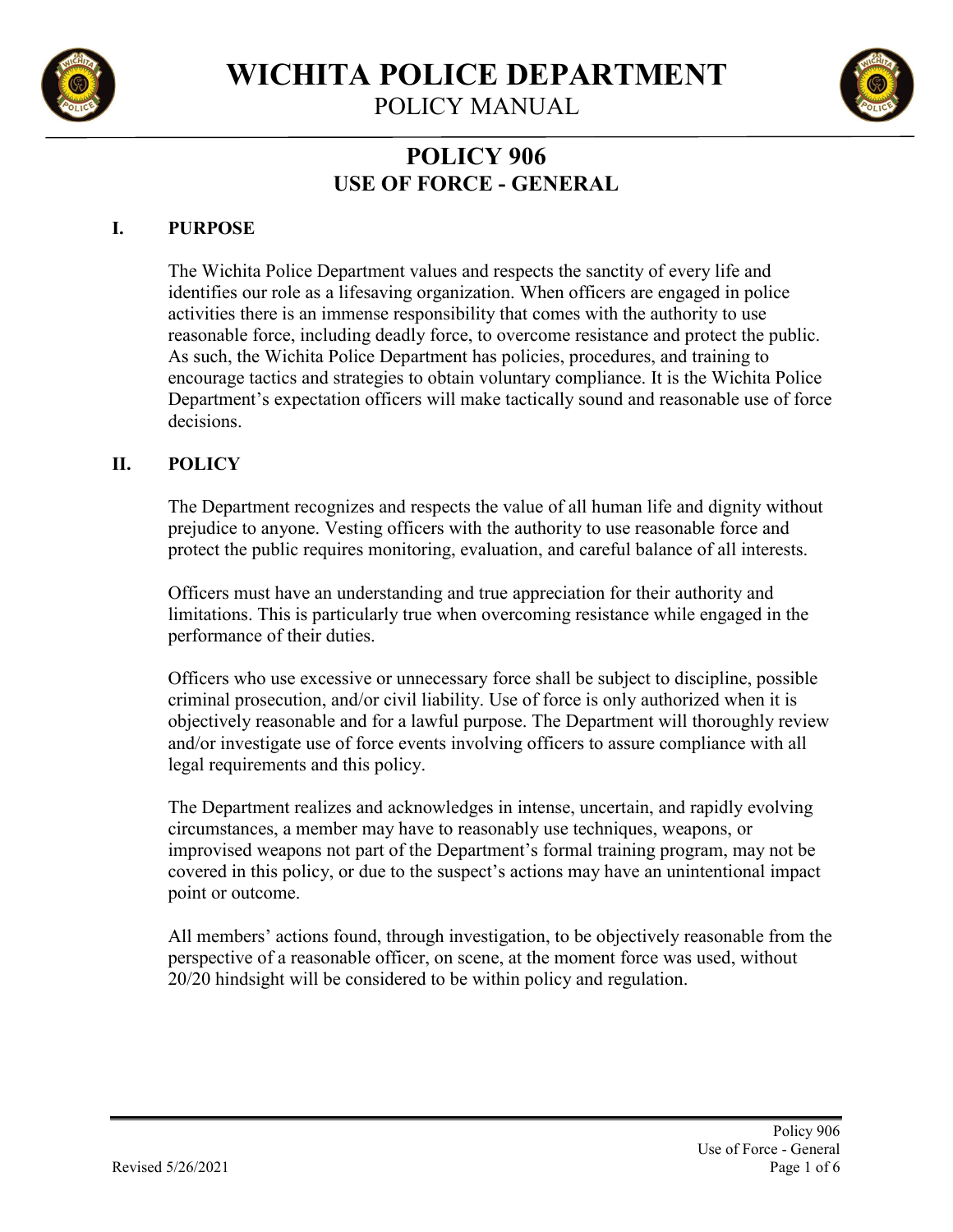# **III. PROCEDURES**

# **A. General**

- 1. When practical, officers will use advisements, warnings, and/or verbal persuasion, before resorting to force.
- 2. Once a subject/situation is under control, force shall be de-escalated as resistance decreases.
- 3. When feasible, based on the circumstances, officers may use disengagements; area containment; surveillance; wait on a subject; summon reinforcements or backup; and/or call in specialized units, to increase officer and civilian safety.
- 4. When practical and based on the totality of the circumstances, officers shall allow individuals time to submit to arrest before force is used.

#### **B. Duty to Intervene**

Any officer observing another officer using force clearly beyond objectively reasonable under the circumstances, when in a position to do so, must intervene to prevent the use of unreasonable force. An officer who observes another employee use force exceeding the degree of force permitted by law shall promptly report these observations to a supervisor.

#### **C. Use of Force Authorization and Limitations**

- 1. Wichita Police Department Officers are authorized to use an objectively reasonable amount of force to accomplish lawful objectives. Force may be used:
	- a. To effect an arrest or prevent the escape from custody of a person whom the officer reasonably believes has committed an offense.
	- b. To defend the officer or others from the use, or immediate threat of use, of physical force.
	- c. To take persons into protective custody when authorized by law, such as persons who are a danger to themselves or others, persons incapacitated by alcohol, and/or runaway children.
	- d. To prevent someone from committing suicide or inflicting serious physical injury upon themselves.
	- e. To assist a licensed physician or psychologist in providing necessary medical treatment.
	- f. To control a situation, and to overcome resistance to a lawful order.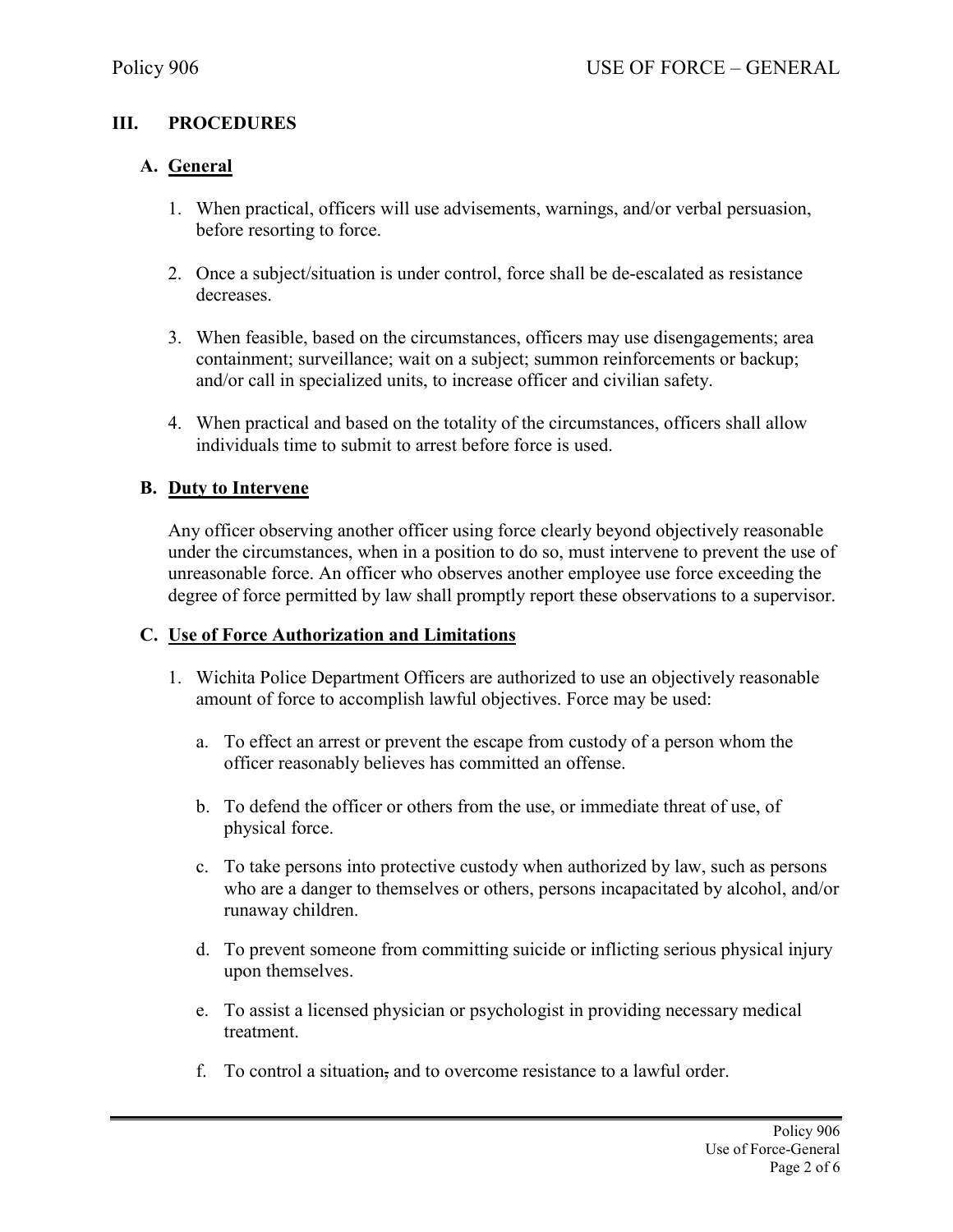- g. Officers are prohibited from impeding normal breathing or blood circulation by applying pressure to the throat or neck unless lethal force is justified.
- 2. The authorized use of physical force ends when resistance ceases and/or the officer has accomplished the purpose necessitating the use of force. Justification for force must be objectively reasonable.
- 3. Force shall never be used to subject a person to torture and/or other cruel, inhumane or degrading treatment or punishment.

#### **D. De-escalation**

De-escalation techniques and tactics include, but are not limited to:

- 1. Remaining calm and professional.
- 2. Decreasing the exposure to the potential threat by using distance or physical barriers between an uncooperative subject and an officer.
- 3. Engage in tactical communications including active listening. Communication with the subject should be limited to one officer at a time in order to ensure clear communication.
- 4. Requesting and utilizing additional officers whenever necessary. If one officer is unable to build rapport with a subject, another officer may be given an opportunity to communicate with the subject whenever possible.
- 5. Tactical positioning, repositioning and pause when necessary.
- 6. Leveraging time by slowing down the situation:
	- a. When safe and feasible under the totality of circumstances, officers should attempt to slow down or stabilize the situation so more time, options and resources are available for incident resolution.
	- b. When time and circumstances permit, officers should assess whether a person's lack of compliance is a deliberate attempt to resist or an inability to comply based on factors including, but not limited to:
		- 1. Medical conditions
		- 2. Mental impairments
		- 3. Developmental disability
		- 4. Physical limitation
		- 5. Language barrier
		- 6. Drug interaction and/or intoxication
		- 7. Behavioral crisis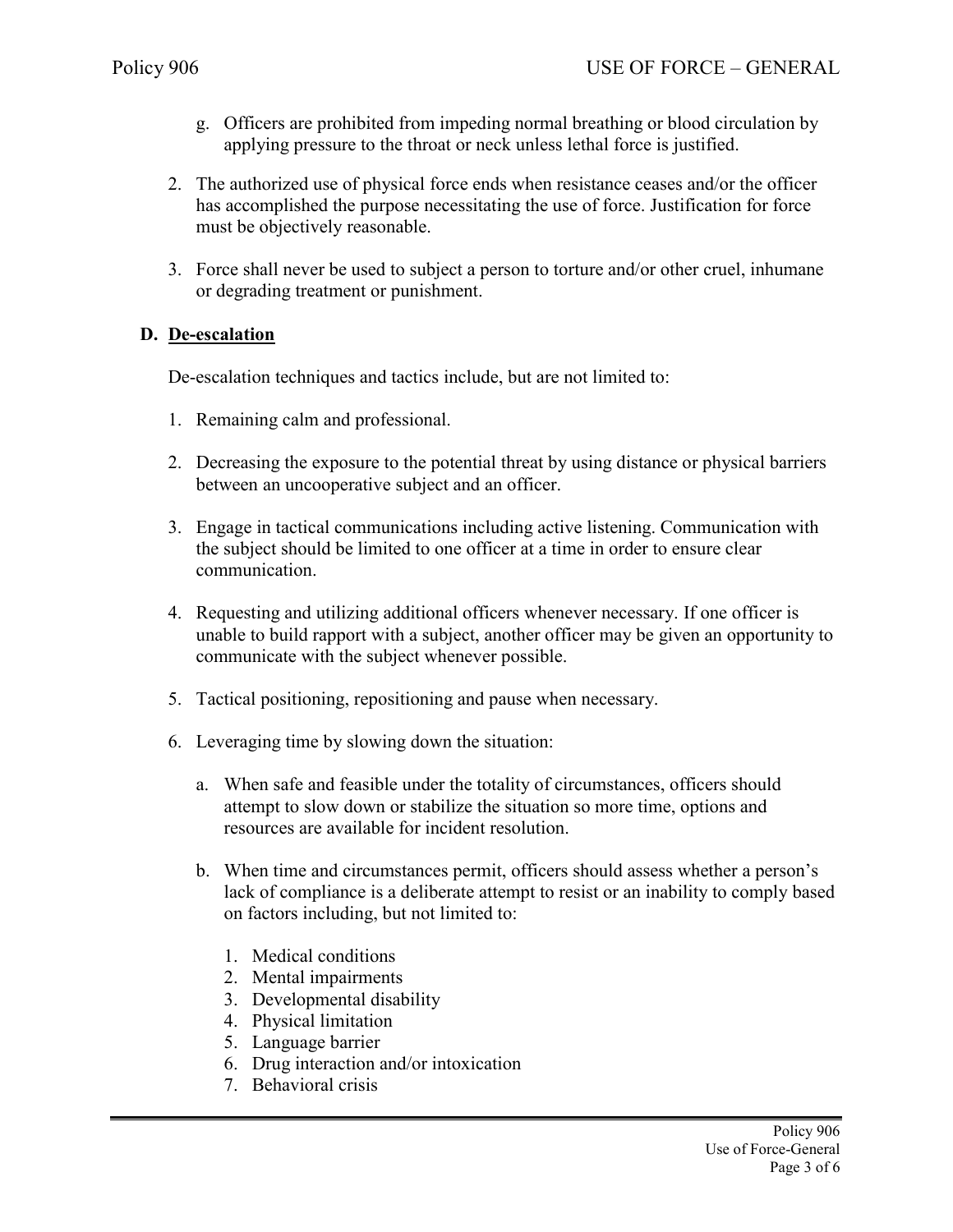- 8. Emotional Response/Fear
- c. An officer's awareness of these possiblities shall be balanced against the facts of the incident when deciding which de-escalation and use of force options are the most appropriate to bring the situation to a safe resolution.

# **E. Use of Lethal Force in Defense of Human Life**

An officer is justified in using lethal force only when the officer reasonably believes such force is necessary as a last resort when other reasonable means are exhausted or unavailable, due to intense, uncertain or rapidly evolving circumstances, to:

- 1. Prevent death or great bodily harm to such officer or another person; or
- 2. When such officer reasonably believes such force is necessary to prevent the arrest from being defeated by resistance or escape, **and** such officer has probable cause to believe the person to be arrested:
	- a. Has committed or attempted to commit a felony involving death or great bodily harm, or
	- b. Is attempting to escape by use of a deadly weapon, or
	- c. Otherwise indicated such person will endanger human life or inflict great bodily harm unless arrested without delay.

#### **F. Shots Discharged at Moving Vehicles**

- 1. Firearms shall not be discharged at a moving vehicle unless deadly force is necessary and the following exigent circumstances exist:
	- a. A person in the vehicle is immediately threatening the officer or another person with deadly force by means other than the vehicle.
	- b. The vehicle is intentionally and deliberately being used as a deadly weapon, and all other reasonable means of defense have been exhausted, or are not present or practical.
- 2. To prevent the threat of being struck by a vehicle, officers should make every effort to avoid putting themselves in the path of any moving vehicle and when such positioning is unavoidable, to move out of the vehicle's path as soon as practical.

#### **G. Supervisor Responsibilities**

1. A supervisor will respond to calls where a person is actively threatening or engaged in force that could result in death or serious injury to themselves or others.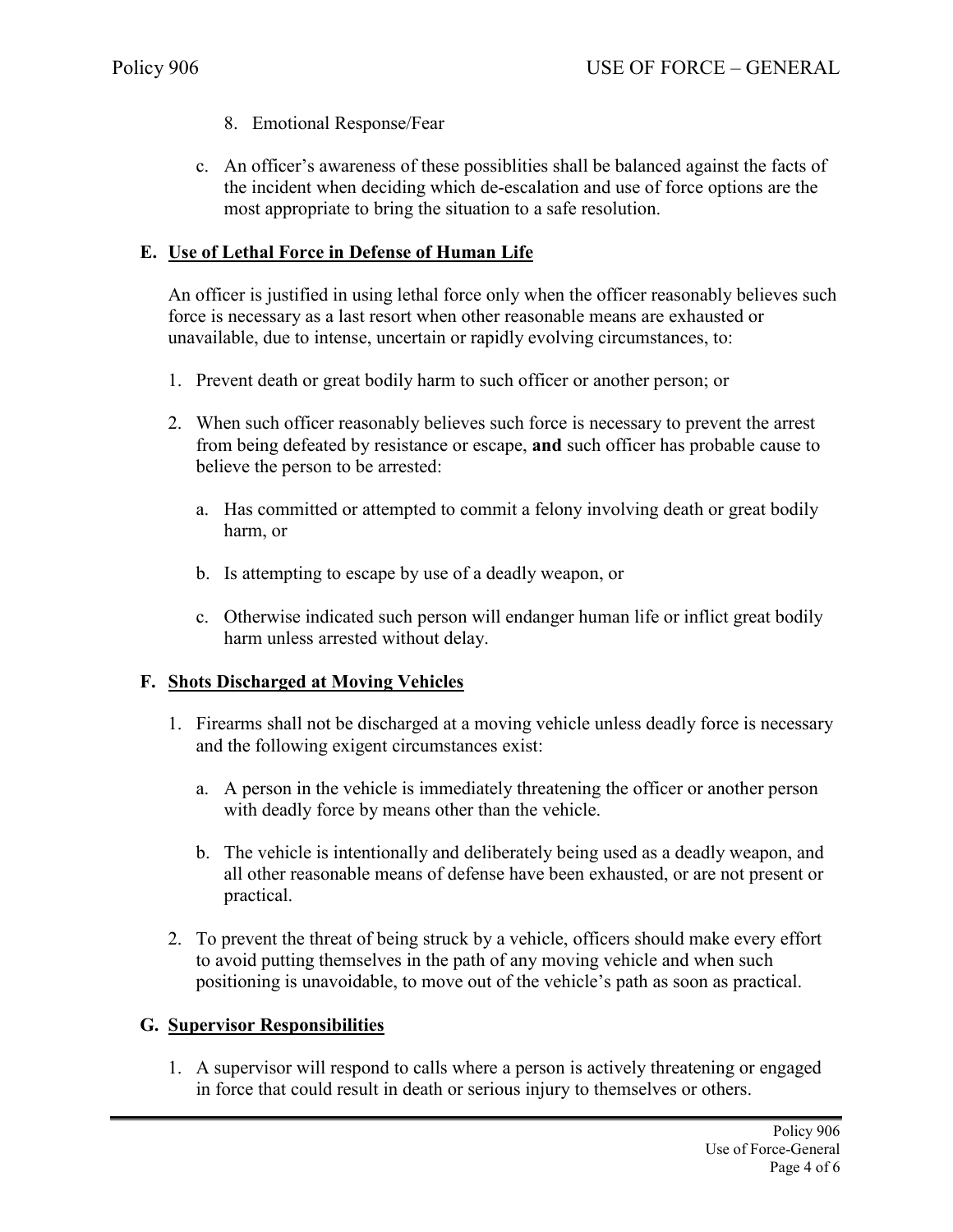- 2. Ensure an appropriate number of officers respond to the call to ensure safety and containment.
- 3. Utilize de-escalation resources appropriate for the situation including:
	- a. On-call Crisis Negotiations Team Supervisor for consultation and/or a negotiator reponse only.
	- b. CIT trained officers.
	- c. Officers trained in Crisis Negotiations for Patrol (basic and advanced).
- 4. Assess for tactical deployment to ensure the safety of officers.
- 5. Ensure officers are utilizing de-escalation techniques when appropriate.
- 6. Ensure medical aid is immediately available.
- 7. Consider if disengagement is an option.

# **H. Training and Qualifications**

- 1. In addition to training required for firearms qualification (See Firearms Policy 907), officers shall receive Department authorized training designed to simulate actual situations and conditions to enhance officers' discretion and judgment in using lethal and less lethal force in accordance with this policy.
- 2. All officers shall, at least annually, receive in-service training in the Department's Use of Force Policy and related case law updates.
- 3. All officers qualified in the use of impact weapons, OC spray, and defensive tactic techniques shall, at least every three years, re-qualify on such weapons or techniques under the instruction of a certified WSCLETC instructor. Officers qualified to use electronic control weapons shall re-qualify annually.
- 4. Training and proficiency results for any authorized weapon will be documented in the training files.
- 5. All officers who fail to demonstrate the required proficiency with Department issued weapons shall receive remedial training. Remedial instruction for Department issued firearms shall follow the Department's Firearms Policy. (Firearms Policy 907)
- 6. An officer failing to demonstrate proficiency after remediation with a weapon shall not return to duty with that weapon until such time as proficiency is demonstrated and documented.